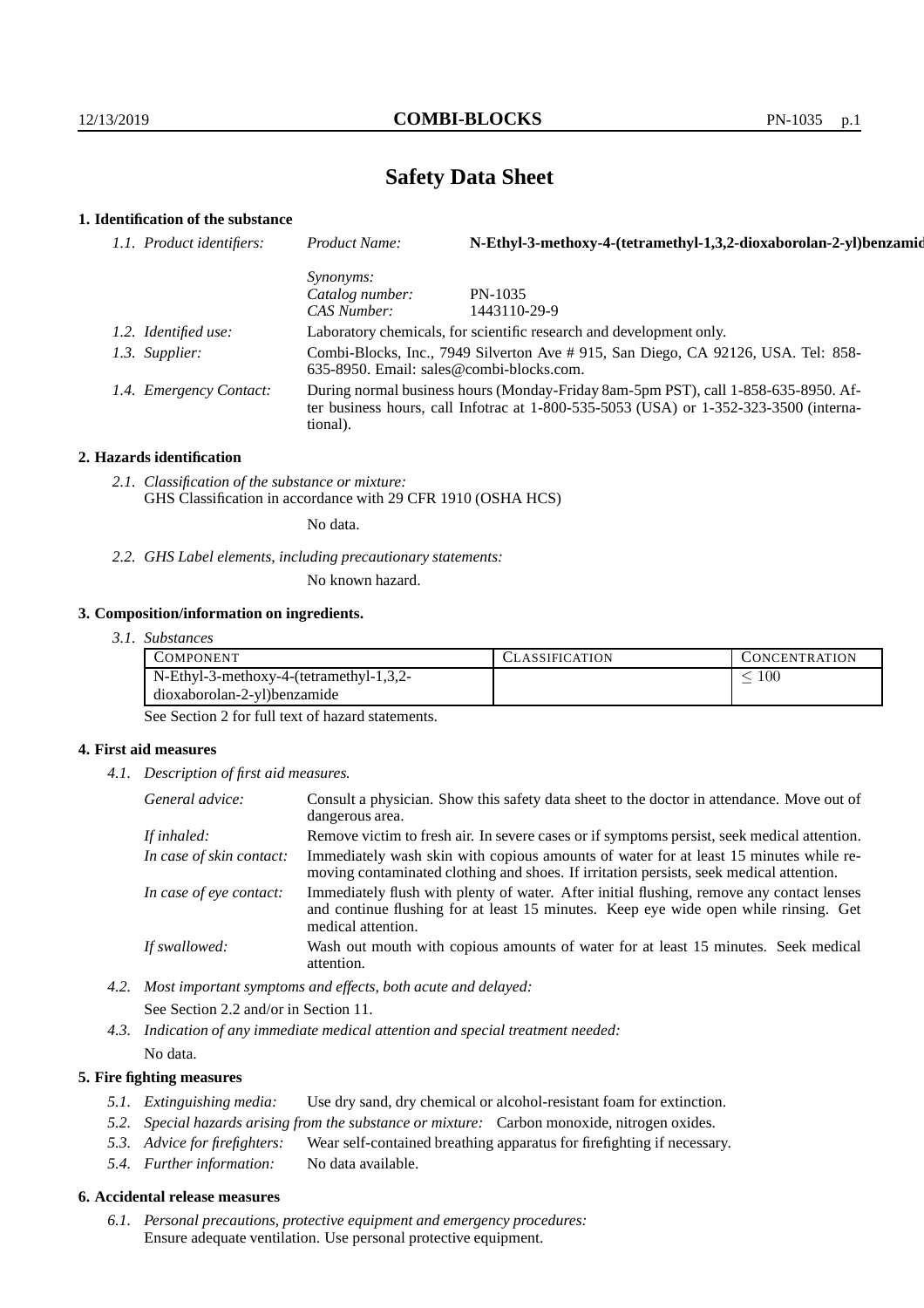| 6.2. Environmental precautions:                           |                                                                                                                                                                                                                                                            |                                                                                                                                                                                                                                                                            |  |  |
|-----------------------------------------------------------|------------------------------------------------------------------------------------------------------------------------------------------------------------------------------------------------------------------------------------------------------------|----------------------------------------------------------------------------------------------------------------------------------------------------------------------------------------------------------------------------------------------------------------------------|--|--|
|                                                           | Should not be released into the environment. See Section 12 for additional ecological information.                                                                                                                                                         |                                                                                                                                                                                                                                                                            |  |  |
|                                                           | 6.3. Methods and materials for containment and cleaning up:                                                                                                                                                                                                |                                                                                                                                                                                                                                                                            |  |  |
|                                                           |                                                                                                                                                                                                                                                            | Sweep up or vacuum up spillage and collect in suitable container for disposal.                                                                                                                                                                                             |  |  |
|                                                           | 6.4. Reference to other sections:                                                                                                                                                                                                                          |                                                                                                                                                                                                                                                                            |  |  |
| Refer to protective measures listed in Sections 8 and 13. |                                                                                                                                                                                                                                                            |                                                                                                                                                                                                                                                                            |  |  |
|                                                           | 7. Handling and storage                                                                                                                                                                                                                                    |                                                                                                                                                                                                                                                                            |  |  |
|                                                           |                                                                                                                                                                                                                                                            | 7.1. Precautions for safe handling: Avoid contact with skin and eyes. Avoid inhalation of vapour or mist. Keep away<br>from sources of ignition - No smoking. Take measures to prevent the build up of electro-<br>static charge. For precautions see section 2.2.         |  |  |
|                                                           | 7.2. Conditions for safe storage, including any incompatibilities: Store refrigerated. Keep container tightly closed in<br>a dry and well-ventilated place. Containers which are opened must be carefully resealed<br>and kept upright to prevent leakage. |                                                                                                                                                                                                                                                                            |  |  |
|                                                           | 7.3. Specific end use(s):                                                                                                                                                                                                                                  | Laboratory chemicals, for scientific research and development only.                                                                                                                                                                                                        |  |  |
|                                                           | 8. Exposure Controls / Personal protection                                                                                                                                                                                                                 |                                                                                                                                                                                                                                                                            |  |  |
|                                                           | 8.1. Control parameters:                                                                                                                                                                                                                                   |                                                                                                                                                                                                                                                                            |  |  |
|                                                           | Components with workplace control parameters: Contains no substances with occupational exposure limit values.                                                                                                                                              |                                                                                                                                                                                                                                                                            |  |  |
|                                                           | 8.2. Exposure controls:                                                                                                                                                                                                                                    |                                                                                                                                                                                                                                                                            |  |  |
|                                                           |                                                                                                                                                                                                                                                            | Appropriate engineering controls: Ensure that eyewash stations and safety showers are close to the workstation<br>location. Ensure adequate ventilation, especially in confined areas.                                                                                     |  |  |
|                                                           | <i>Personal protective equipment:</i>                                                                                                                                                                                                                      |                                                                                                                                                                                                                                                                            |  |  |
|                                                           | Eye/face protection:                                                                                                                                                                                                                                       | Wear appropriate protective eyeglasses or chemical safety goggles as described by OSHA's<br>eye and face protection regulations in 29 CFR 1910.133 or European Standard EN166.                                                                                             |  |  |
|                                                           | Skin protection:                                                                                                                                                                                                                                           | Handle with gloves. Gloves must be inspected prior to use. Use proper glove removal<br>technique (without touching glove's outer surface) to avoid skin contact with this product.<br>Dispose of contaminated gloves after use in accordance with applicable laws and good |  |  |

## **8. Exposure Controls / Personal protection**

| Eye/face protection:               | Wear appropriate protective eyeglasses or chemical safety goggles as described by OSHA's<br>eye and face protection regulations in 29 CFR 1910.133 or European Standard EN166.                                                                                                                                         |
|------------------------------------|------------------------------------------------------------------------------------------------------------------------------------------------------------------------------------------------------------------------------------------------------------------------------------------------------------------------|
| Skin protection:                   | Handle with gloves. Gloves must be inspected prior to use. Use proper glove removal<br>technique (without touching glove's outer surface) to avoid skin contact with this product.<br>Dispose of contaminated gloves after use in accordance with applicable laws and good<br>laboratory practices. Wash and dry hands |
| <b>Body Protection:</b>            | Complete suit protecting against chemicals, Flame retardant antistatic protective clothing.,<br>The type of protective equipment must be selected according to the concentration and<br>amount of the dangerous substance at the specific workplace.                                                                   |
| Respiratory protection:            |                                                                                                                                                                                                                                                                                                                        |
| Control of environmental exposure: | Prevent further leakage or spillage if safe to do so. Do not let product enter<br>drains.                                                                                                                                                                                                                              |

# **9. Physical and chemical properties**

*9.1. Information on basic physical and chemical properties*

| (a)                        | Appearance:                                   | No data  |
|----------------------------|-----------------------------------------------|----------|
| (b)                        | Odour:                                        | No data  |
| (c)                        | Odour Threshold:                              | No data  |
| (d)                        | pH:                                           | No data  |
| (e)                        | Melting point/freezing point:                 | No date. |
| (f)                        | Initial boiling point and boiling range:      | No data  |
| (g)                        | Flash point:                                  | No data  |
| (h)                        | Evaporatoin rate:                             | No data  |
| (i)                        | Flammability (solid, gas):                    | No data  |
| (j)                        | Upper/lower flammability or explosive limits: | No data  |
| (k)                        | Vapour pressure:                              | No data  |
| $\left( \mathrm{l}\right)$ | Vapour density:                               | No data  |
| (m)                        | Relative density:                             | No data  |
| (n)                        | Water solubility:                             | No data  |
| $\rm (o)$                  | Partition coefficient: n-octanol/water:       | No data  |
| (p)                        | Auto-ignition:                                | No data  |
| (q)                        | Decomposition temperature:                    | No data  |
| (r)                        | Viscosity:                                    | No data  |
| (s)                        | Explosive properties:                         | No data  |
| (t)                        | Oxidizing properties:                         | No data  |